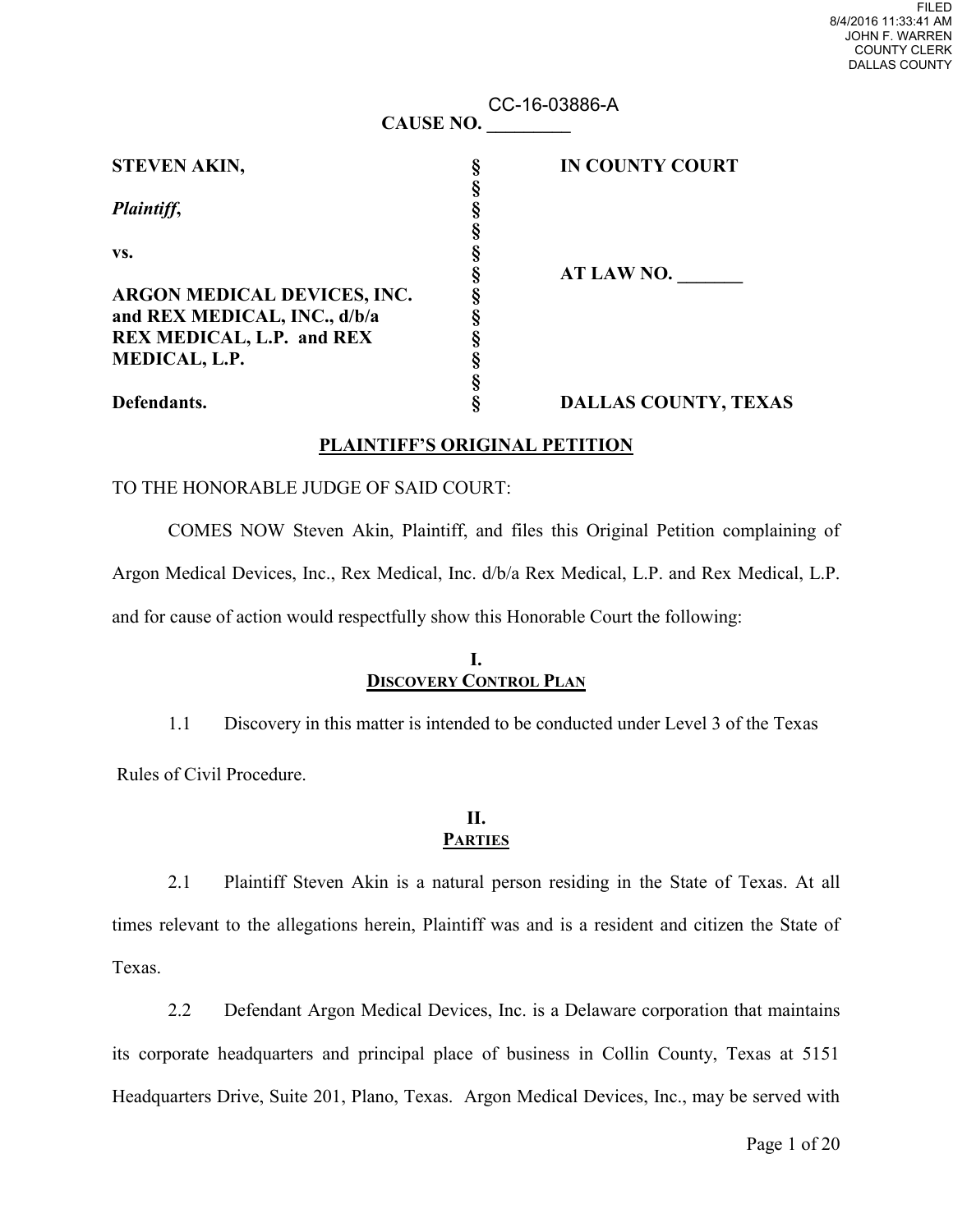process by delivering a Citation with a copy of this Petition attached thereto, to its registered agent, National Corporate Research, Ltd., 1601 Elm Street, Suite 4360, Dallas, Texas 75201. Argon Medical Devices, Inc., has conducted business in and derived substantial revenue from sales of its products, including the Defendants' IVC filters, in Texas. At all times relevant to the allegations herein, Defendant Argon Medical Devices, Inc. was and is a citizen of the State of Texas.

2.3 Defendant Rex Medical, Inc. d/b/a Rex Medical, L.P. is a Pennsylvania corporation is the general partner of Defendant Rex Medical, L.P. Defendant Rex Medical, Inc.'s principal place of business is located at 1100 E. Hector Street, Suite 245, Conshohoken, Montgomery County, Pennsylvania 19428. Rex Medical, Inc. may be served with process by delivering a Citation with a copy of this Petition attached thereto, via certified mail, return receipt requested, to its president, William W. Gardner at 1100 E. Hector Street, Suite 245, Conshohocken, Pennsylvania 19428-2397. Rex Medical, Inc. has conducted business in and derived substantial revenue from sales of its products, including the Defendants' IVC filters, in Texas.

2.4 Defendant Rex Medical, L.P. is a partnership organized under the laws of the State of Pennsylvania with its principal place of business located at 1100 E. Hector Street, Suite 245, Conshohocken, Montgomery County, Pennsylvania 19428. Rex Medical, L.P. may be served with process by delivering a Citation with a copy of this Petition attached thereto, via certified mail, return receipt requested, to its general partner Rex Medical, Inc., by serving William W. Gardner, President of Rex Medical, Inc. at 1100 E. Hector Street, Suite 245, Conshohocken, Pennsylvania 19428-2397.

2.5 Defendant Argon Medical Devices, Inc. shall be referred to herein as "Argon."

2.6 Defendants Rex Medical, Inc. d/b/a Rex Medical, L.P. and Rex Medical, L.P.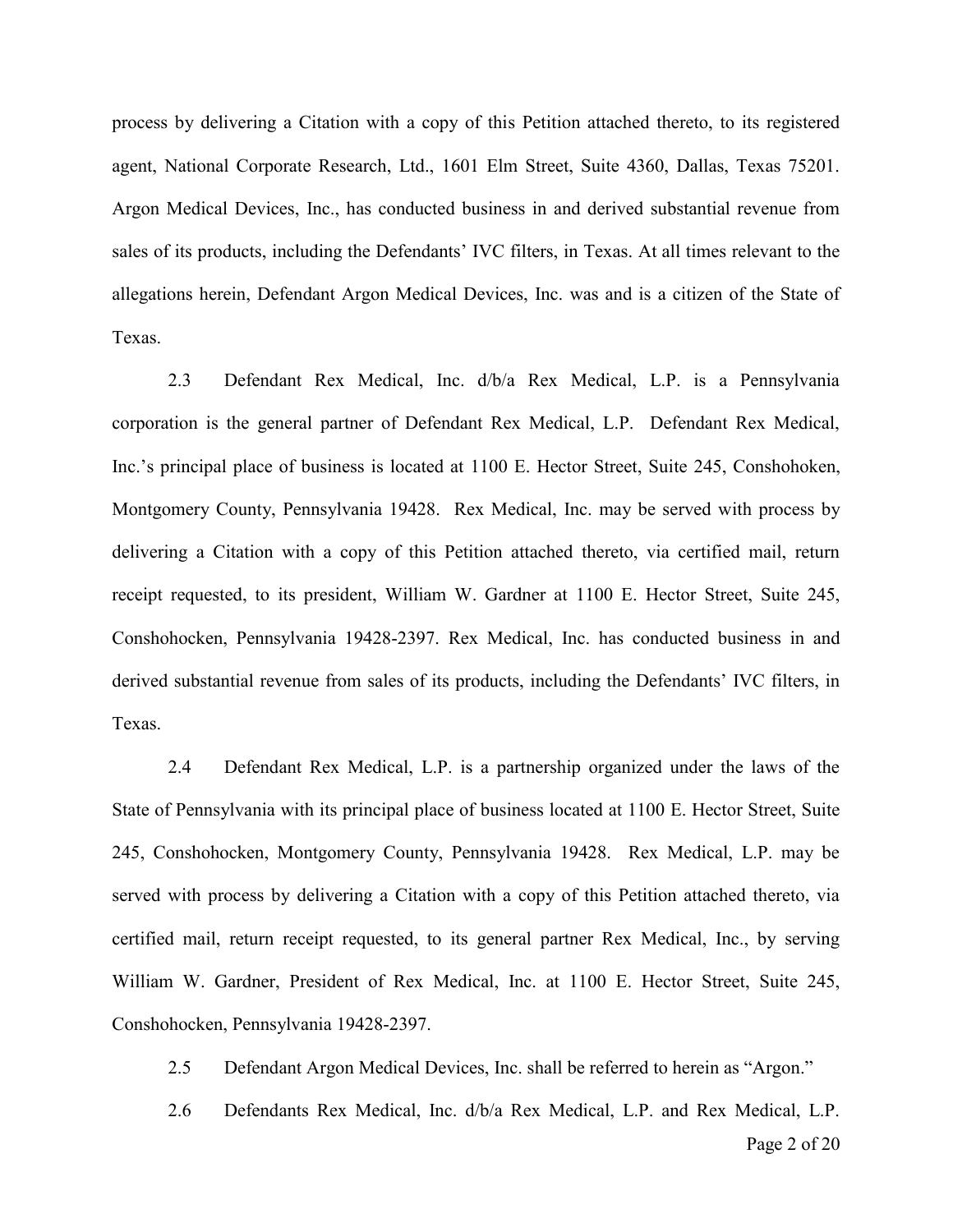shall be referred to herein individually by name or jointly as the "Rex Defendants."

2.7 At all times alleged herein, the Rex Defendants include and included any and all parent companies, subsidiaries, affiliates, divisions, franchises, partners, joint venturers, and organizational units of any kind, their predecessors, successors and assigns and their officers, directors, employees, agents, representatives and any and all other persons acting on their behalf.

2.8 At all times herein mentioned, each of the Rex Defendants was the agent, servant, partner, predecessors in interest, and joint venturer of each other and were at all times operating and acting with the purpose and scope of said agency, service, employment, partnership, joint enterprise and/or joint venture.

2.9 At all times herein mentioned, Argon was the agent, servant, partner, predecessors in interest, and joint venturer of the Rex Defendants and was at all times operating and acting within the purpose and scope of said agency, service, employment, partnership, joint enterprise and/or joint venture.

2.10 At all times relevant to this cause of action, Argon and the Rex Defendants were conducting, and continue to conduct, business throughout the United States, including the State of Texas. At all times relevant to this cause of action, Argon and the Argon and the Rex Defendants maintained, and continue to maintain, significant, systematic and continuous contacts with the State of Texas. Argon and the Rex Defendants develop, manufacture, sell and distribute medical devices for use in various applications including vascular surgical products throughout the State of Texas, the United States, and around the world, including Dallas County. Argon's and the Rex Defendants' products include the Option Vena Cava Filter, which is used for the prevention of recurrent pulmonary embolism via placement in the vena cava.

2.11 Upon information and belief, Argon and the Rex Defendants, each and all, expected or should have expected its acts to have consequence within the United States of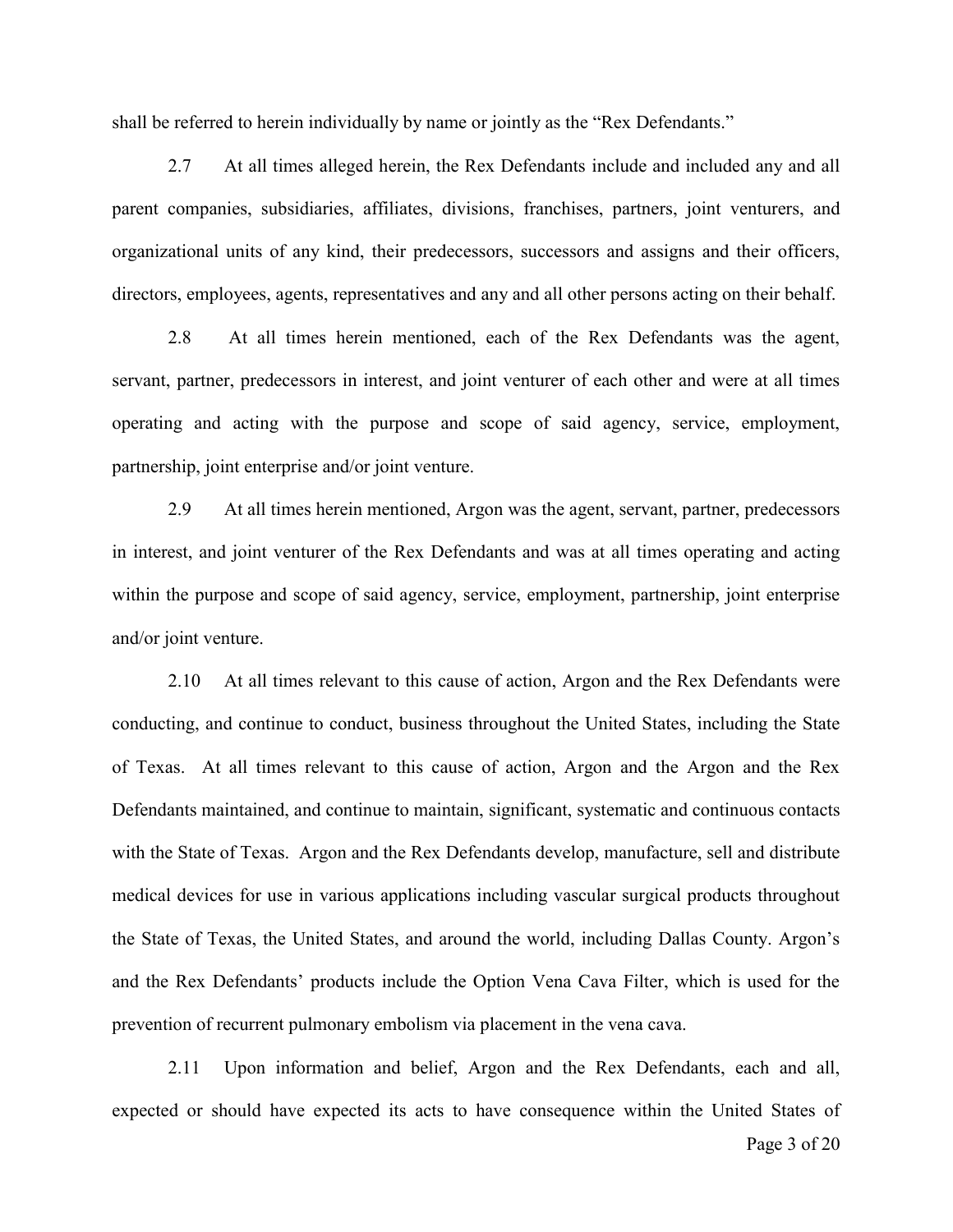America and the State of Texas, and derived substantial revenue from interstate commerce within the United States and the State of Texas.

## **III. JURISDICTION & VENUE**

3.1 Plaintiff was implanted with an Argon Option vena cava filter in Dallas, Dallas County, Texas. Thus, jurisdiction and venue are proper in Dallas County, Texas, which is the county in which all or a substantial part of the events or omissions giving rise to the claim occurred. *See* TEX. CIV. PRAC. & REM. §§ 15.001(b) & 15.002(a)(1). The damages sought are within the jurisdictional limits of this Court.

3.2 Defendant Argon maintains its headquarters, principal office and/or principal place of business in Collin County, Texas, meaning Collin County, Texas is a place where Argon's officers, direct, control and coordinate the corporation's activities and the decision makers for Argon conduct the daily affairs of the organization. Thus, at all times relevant to the allegations herein, Defendant Argon Medical Devices, Inc. was and is a citizen of the State of Texas. *See* 28 U.S.C. 1332(c)(1).

3.3 Venue is proper as to Argon, therefore this court also has venue over the Rex Defendants as all claims or actions arise out of the same transaction, occurrence, or series of transactions or occurrences. TEX. CIV. PRAC. & REM. §§ 15.005.

3.4 Because Plaintiff has properly plead a cause of action against a defendant resident of this state, diversity jurisdiction does not exist and removal would be improper.

# **IV. FACTS**

4.1 Argon and the Rex Defendants design, research, develop, manufacture, test, market, advertise, promote, distribute, and/or sell products such as IVC filters that are marketed and sold as a temporary/retrievable device to prevent, among other things, recurrent pulmonary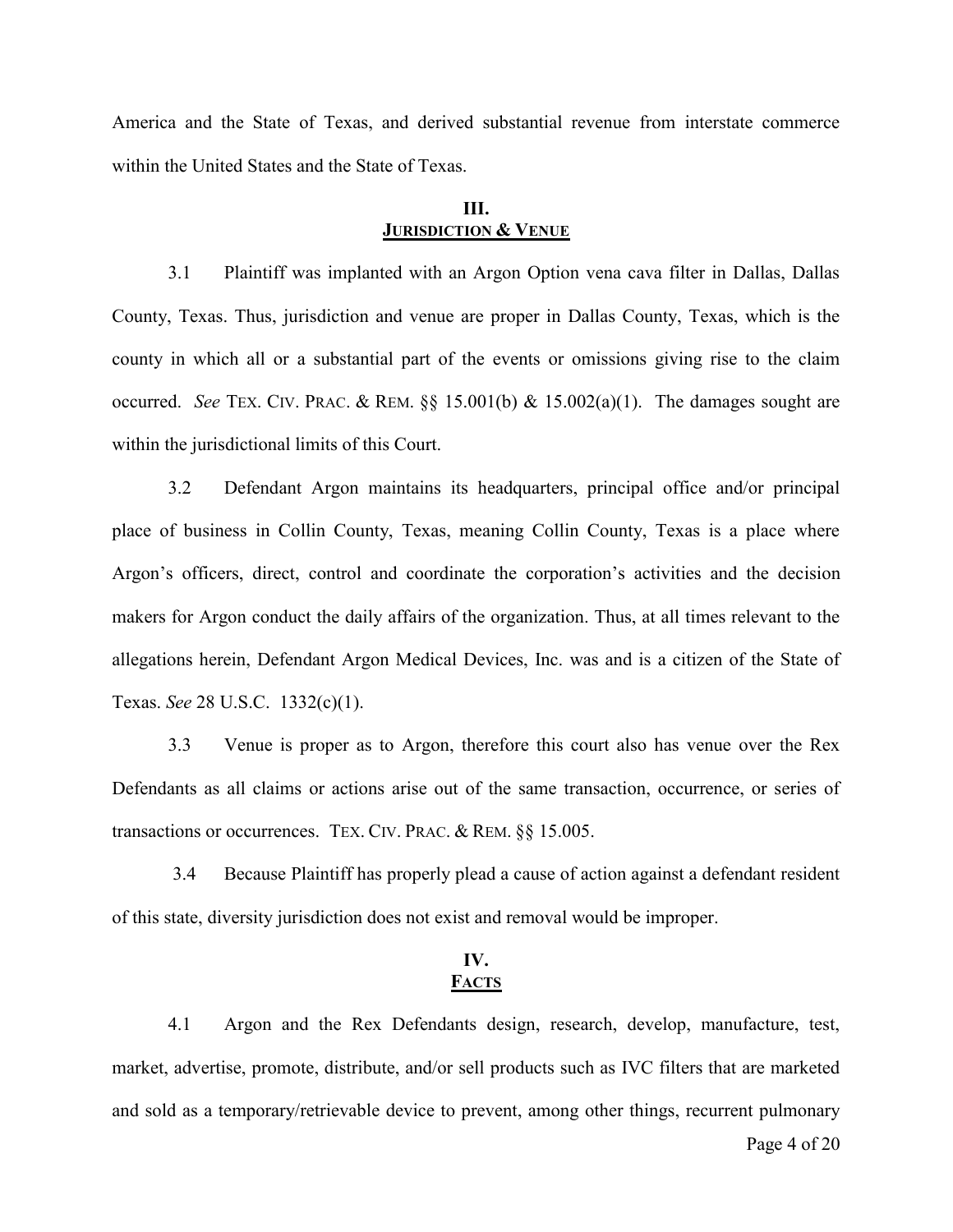embolism via placement in the vena cava. One such product is the Option Vena Cava Filter.

4.2 The Option Vena Cava Filter is referred to herein as the Option filter.

4.3 The Defendants sought Food and Drug Administration ("FDA") clearance to market the Option filter and/or its components under Section 510(k) of the Medical Device Amendment.

4.4 On or about June 4, 2009, the Defendants obtained FDA clearance to market the Option filter device and/or its components under Section 510(k) of the Medical Device Amendment.

4.5 Section 510(k) allows marketing of medical devices if the device is deemed substantially equivalent to other legally marketed predicate devices without formal review for the safety or efficacy of said device.

4.6 An IVC filter, like the Option Filter, is a device designed to filter blood clots (called "thrombi") that would otherwise travel from the lower portions of the body to the heart and lungs. IVC filters may be designed to be implanted, either temporarily or permanently, within the vena cava.

4.7 The inferior vena cava is a vein that returns blood to the heart from the lower portion of the body. In certain people, and for various reasons, thrombi travel from vessels in the legs and pelvis, through the vena cava into the lungs. Often these thrombi develop in the deep leg veins. The thrombi are called "deep vein thrombosis" or DVT. Once the thrombi reach the lungs, they are considered "pulmonary emboli" or PE.

4.8 An IVC filter, like the Option filter, is ostensibly designed to prevent thromboembolic events by filtering or preventing blood clots/thrombi from traveling to the heart and/or lungs.

Page 5 of 20 4.9 The Option filter was designed, manufactured marketed and sold as a retrievable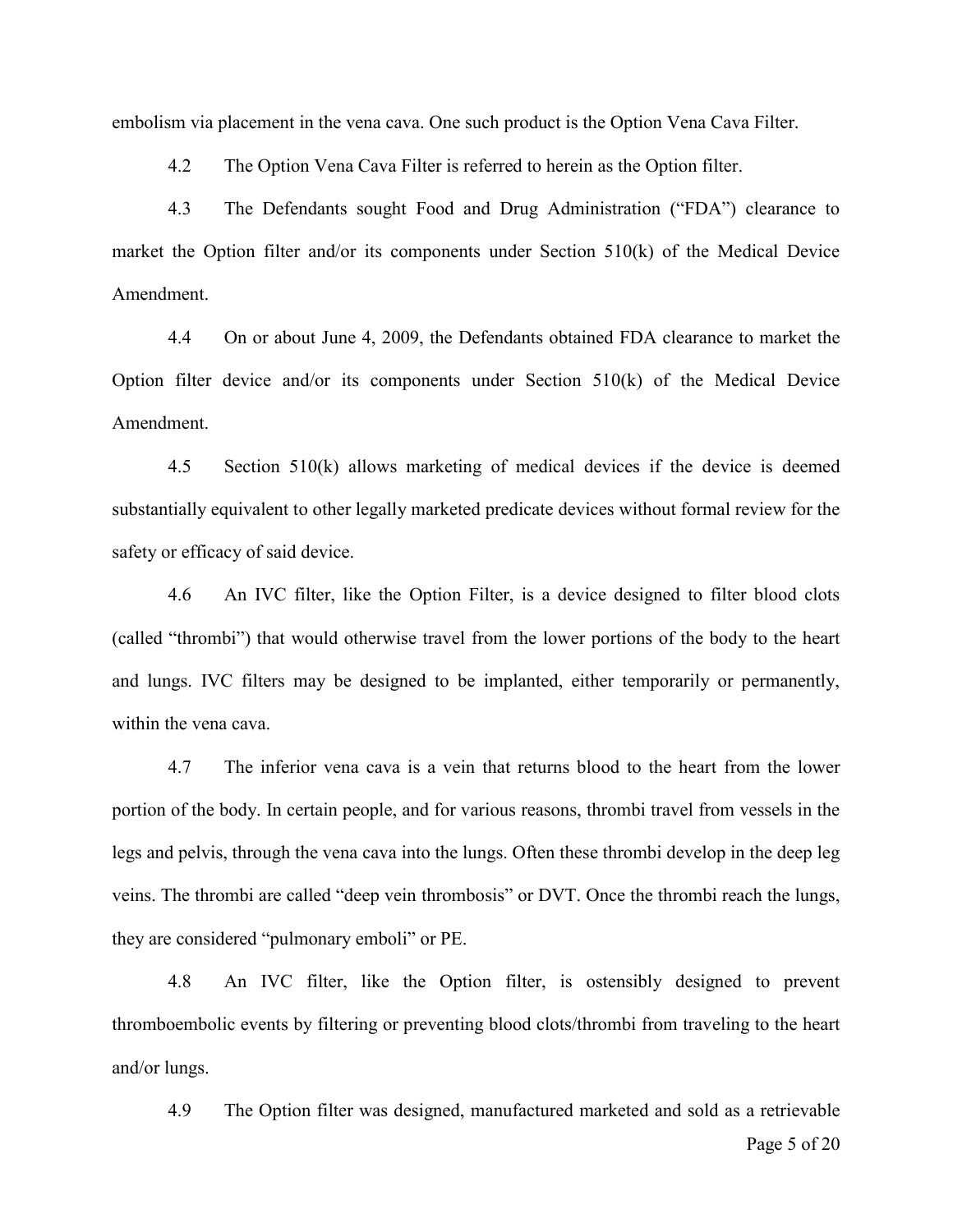filter. The Defendants represented that the Option filter was be based on the Bard Recovery filter, Bard Recovery G2 filter, the Gunther Tulip filter, the Cordis Trapease Vena Cava filter and the Cordis Optease Vena Cava filter.

4.10 The Option filter consists of shape memory nitinol struts emanating from a central location which is represented to be designed for clot capture.

4.11 On or about September 6, 2011, Plaintiff was implanted with an Argon Option filter at Baylor University Medical Center in Dallas, Texas.

4.12 On or about May 23, 2016, Mr. Akin presented to Omar Colon, M.D., with complaints of back pain. An x-ray revealed that the Argon Option filter had become embedded in Mr. Akin's inferior vena cava. Dr. Colon recommended that the IVC filter should not be replaced or removed, as this might trigger the possibility of laceration of the inferior vena cava.

4.13 Plaintiff's injury was inherently undiscoverable or objectively verifiable such that, despite Plaintiff's reasonable diligence, he was unable to discover his injury until on or about May 23, 2016, when an x-ray revealed the filter embedment.

4.14 As long as the Option filter remains embedded in his vena cava, Plaintiff is at risk for future thrombosis, filter fractures, migrations, perforations, and tilting. He faces numerous health risks, including the risk of death. Plaintiff will require ongoing medical monitoring for the rest of his life.

4.15 At all times relevant hereto, the Option filter was widely advertised and promoted by Argon and the Rex Defendants as a safe and effective treatment for prevention of recurrent pulmonary embolism via placement in the vena cava.

4.16 At all times relevant hereto, Argon and the Rex Defendants knew the Option filter was defective and knew that the defect was attributable to the design's failure to withstand the normal anatomical and physiological loading cycles exerted in vivo.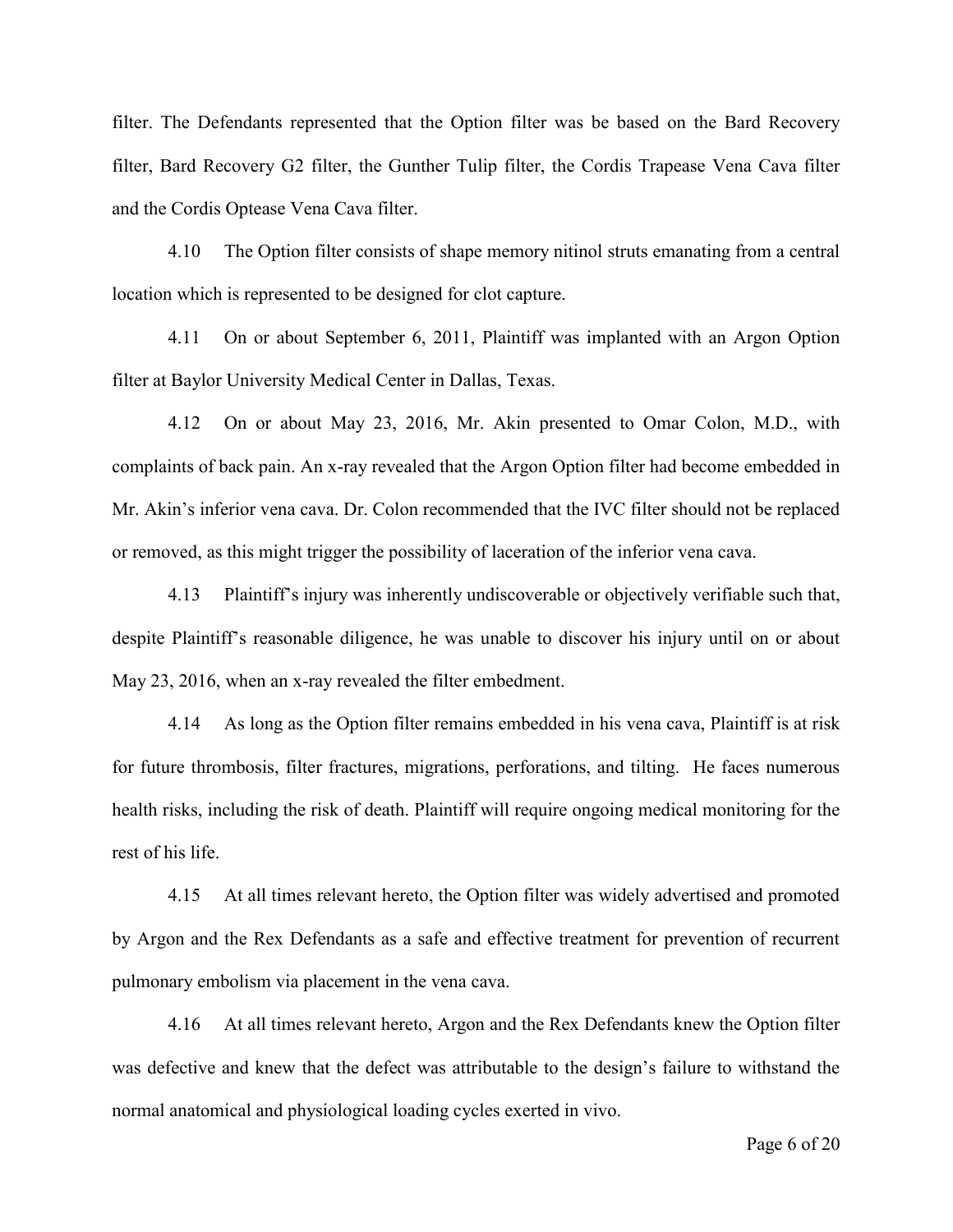4.17 Argon and the Rex Defendants failed to disclose to physicians, patients, or Plaintiff that its Option filter was subject to tilting, embedment, breakage and migration or the appropriate degree of risk of perforation and damage to the vena cava wall.

4.18 At all times relevant hereto, Argon and the Rex Defendants continued to promote the Option filter as safe and effective even though the clinical trials that had been performed were not adequate to support long or short term efficacy.

4.19 Argon and the Rex Defendants concealed the known risks and failed to warn of known or scientifically knowable dangers and risks associated with the Option filter, as aforesaid.

4.20 The failure of the Option filter is attributable in part to the fact that the Option filter suffers from a design defect causing it to be unable to withstand the normal anatomical and physiological loading cycles exerted in vivo.

4.21 At all times relevant hereto, Argon and the Rex Defendants failed to provide sufficient warnings and instructions that would have put Plaintiff and the general public on notice of the dangers and adverse effects caused by implantation of the Option filter, including, but not limited to, the design's failure to withstand the normal anatomical and physiological loading cycles exerted in vivo.

4.22 The Option filter was designed, manufactured, distributed, sold, and/or supplied by Argon and the Rex Defendants, and was marketed while defective due to the inadequate warnings, instructions, labeling, and/or inadequate testing in light of Argon's and the Rex Defendants' knowledge of the product's failure and serious adverse events.

4.23 At all times relevant hereto, the officers and/or directors of Argon and the Rex Defendants named herein participated in, authorized, and/or directed the production and promotion of the aforementioned products when they knew or should have known of the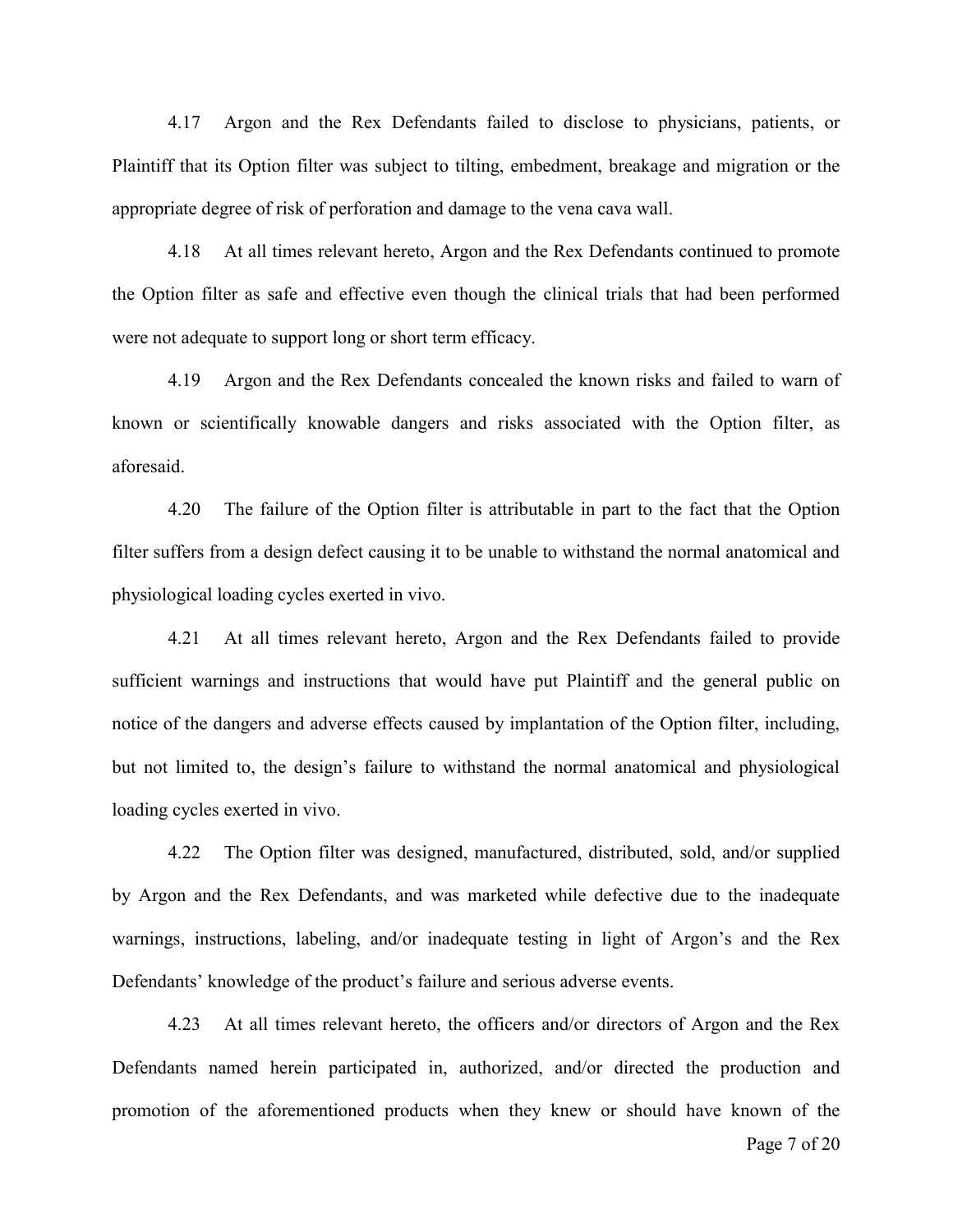hazardous and dangerous propensities of said products, and thereby actively participated in the tortious conduct that resulted in the injuries suffered by Plaintiff.

# **V**.

# **CAUSES OF ACTION AGAINST ARGON MEDICAL DEVICES, INC., REX MEDICAL, INC. D/B/A REX MEDICAL L.P. AND REX MEDICAL L.P.**

# **Negligence**

5.1 At all times relevant hereto, Argon and the Rex Defendants were under a duty to

act reasonably to design, develop, manufacture, market and sell a product that did not present a

risk of harm or injury to the Plaintiff and to those people receiving the Option filter.

5.2 At the time of manufacture and sale of the Option filter, Argon and the Rex

Defendants knew or reasonably should have known that the Argon and the Rex Filter:

- a. Was designed and manufactured in a way so as to present an unreasonable risk of tilt and or embedment;
- b. Was designed and manufactured so as to present an unreasonable risk perforation and/or damage to the vena cava wall;
- c. Was designed and manufactured in such a manner so as to present an unreasonable risk of fracture of portions of the device;
- d. Was designed and manufactured so as to present an unreasonable risk of migration of the device and/or portions of the device;
- e. Was designed and manufactured to have unreasonable and insufficient strength or structural integrity to withstand normal placement within the human body; and/or
- f. Was designed and manufactured in a way that increased the potential for recurrent thrombosis and clot formation.
- 5.3 Argon and the Rex Defendants breached their duty of reasonable care and were

## negligent in:

a. Unreasonably and carelessly failing to properly warn of the dangers and risks of harm associated with the Option Filter, specifically its incidents of tilt, embedment, fracture, migration, perforation, recurrent thrombosis and other failures;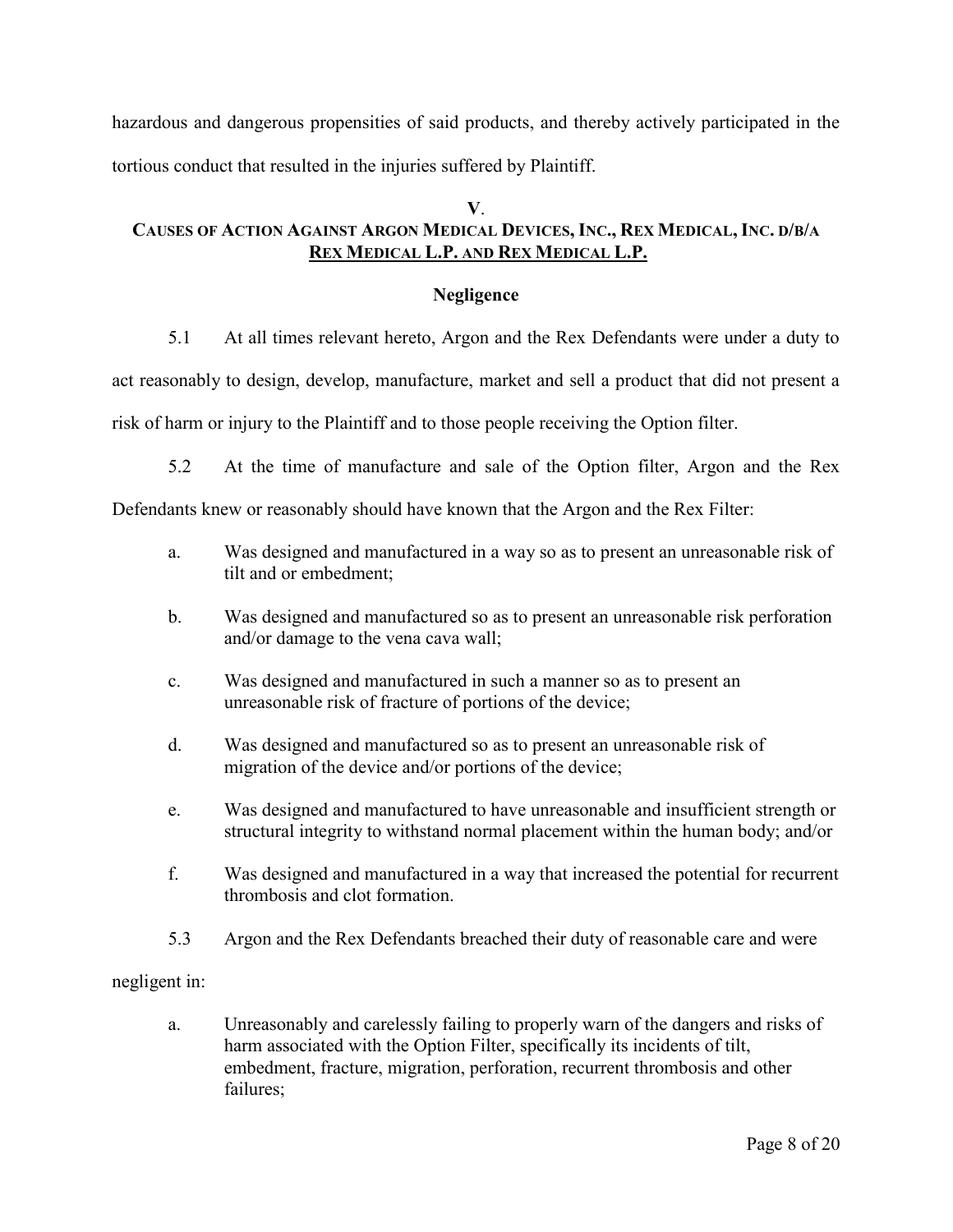- b Unreasonably and carelessly designed, manufactured, marketed and sold a product that was insufficient in strength or structural integrity to withstand the foreseeable use of normal placement within the human body; and
- c. Unreasonably and carelessly designed, manufactured, marketed and sold a product that presented a risk of harm to Plaintiff and others similarly situated in that it was prone to fail.

5.4 As a direct and proximate result of Argon's and the Rex Defendants' negligence, as described herein, Plaintiff has suffered and will continue to suffer serious physical injuries, pain and suffering, mental anguish, medical expenses, economic loss, disability, and other losses, in an amount to be determined at trial.

#### **Strict Product Liability – Failure to Warn**

5.5 Argon and the Rex Defendants designed, set specifications, manufactured, prepared, compounded, assembled, processed, marketed, labeled, distributed, and sold the Option filter, including the one implanted into Plaintiff, into the stream of commerce and in the course of same, directly advertised and marketed the device to consumers or persons responsible for consumers.

5.6 At the time Argon and the Rex Defendants designed, manufactured, prepared, compounded, assembled, processed, marketed, labeled, distributed, and sold the device into the stream of commerce, Argon and the Rex Defendants knew or should have known the device presented an unreasonable danger to users of the product when put to its intended and reasonably anticipated use.

5.7 Argon and the Rex Defendants knew or should have known at the time they manufactured, labeled, distributed and sold the Option filter, which was implanted in Plaintiff, that the filter posed a significant risk of device failure (tilt, embedment, perforation of the vena cava wall, fracture, migration and recurrent thrombosis) and resulting serious injuries.

Page 9 of 20 5.8 Argon and the Rex Defendants had a duty to warn of the risk of harm associated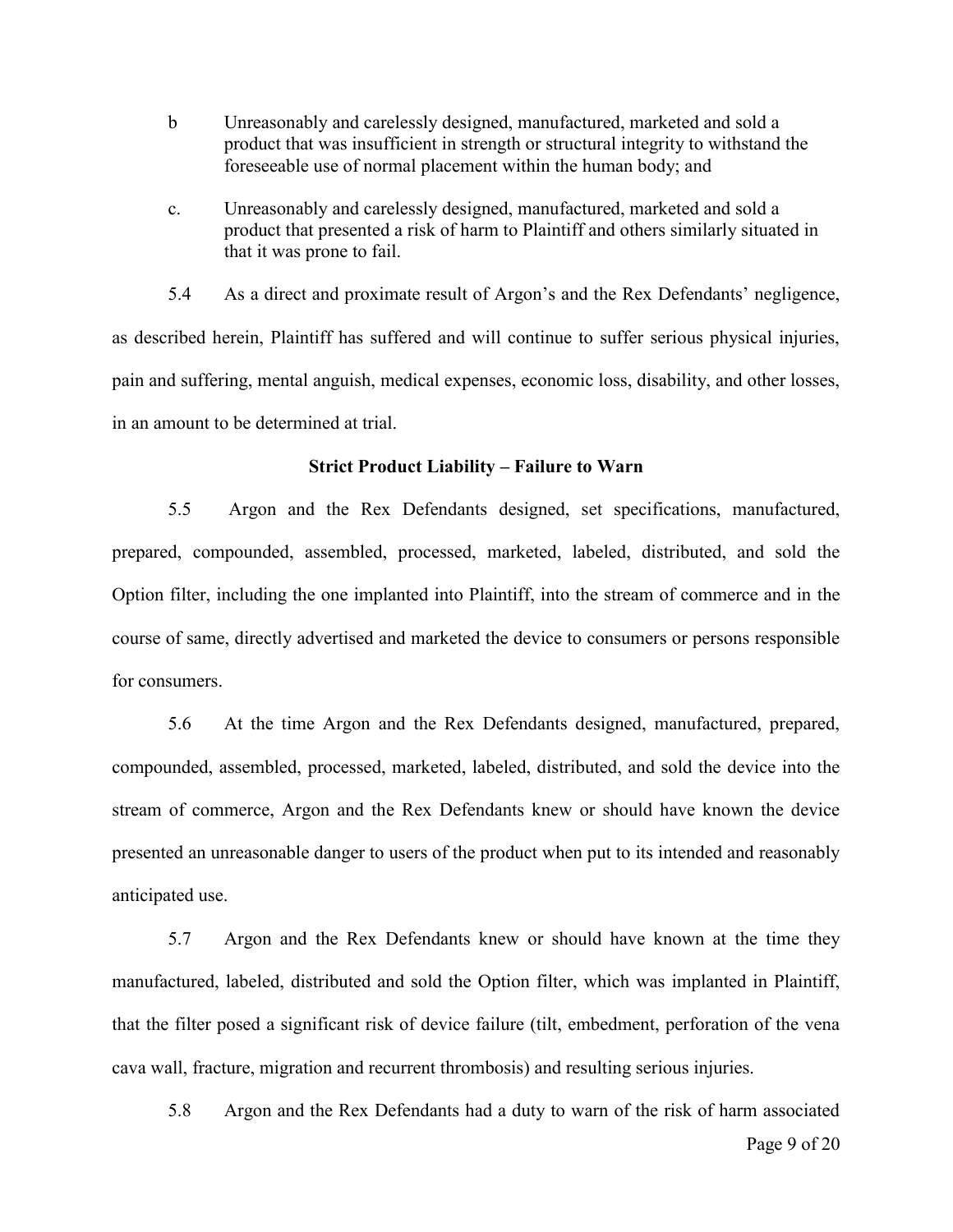with the use of the device and to provide adequate instructions on the safe and proper use of the device. Argon and the Rex Defendants further had a duty to warn of dangers and proper safety instructions that it became aware of even after the device was distributed and implanted in Plaintiff.

5.9 Argon and the Rex Defendants failed to adequately warn of material facts regarding the safety and efficacy of the Option filter, and further failed to adequately provide instructions on the safe and proper use of the device. These failures rendered the Cook Filter unreasonably dangerous to Plaintiff.

5.10 No health care provider, including Plaintiff's, or patient would have used the device in the manner directed, had those facts been made known to the prescribing healthcare providers and/or ultimate users of the device.

5.11 The health risks associated with the device as described herein are of such a nature that ordinary consumers would not have readily recognized the potential harm.

5.12 Plaintiff and Plaintiff's health care providers used the device in a normal, customary, intended, and foreseeable manner, namely as a surgically implanted device used to prevent pulmonary embolisms.

5.13 The Option filter implanted in Plaintiff was defective and unreasonably dangerous at the time of release into the stream of commerce due to inadequate warnings, labeling and/or instructions accompanying the product.

5.14 The Option filter implanted in Plaintiff was in the same condition as when it was manufactured, inspected, marketed, labeled, promoted, distributed and sold by Argon and the Rex Defendants.

5.15 As a direct and proximate result of Argon's and the Rex Defendants' lack of sufficient warning and/or instructions, Plaintiff has suffered and will continue to suffer serious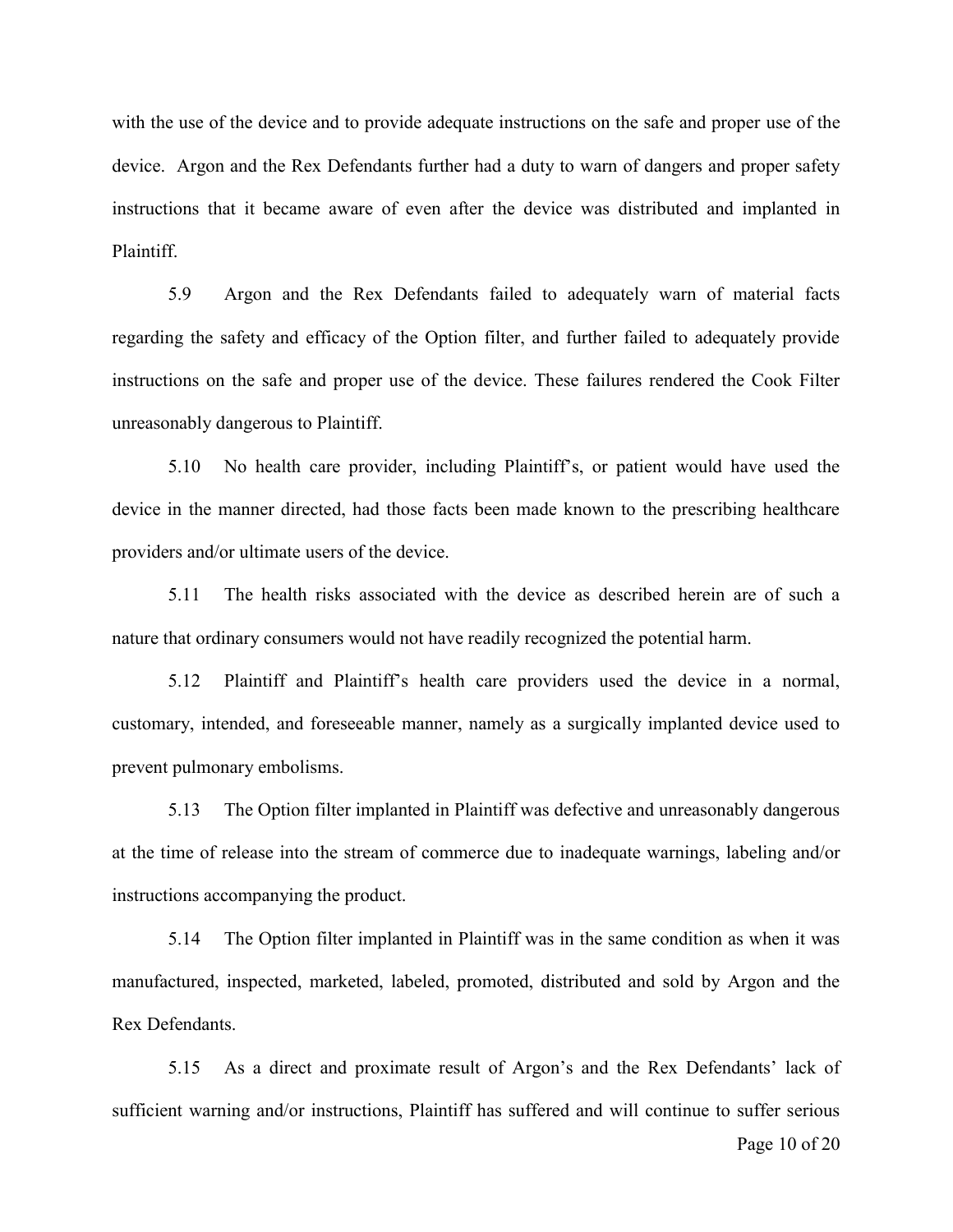physical injuries, pain and suffering, mental anguish, medical expenses, economic loss, disability, and other losses, in an amount to be determined at trial.

#### **Strict Product Liability – Defective Design**

5.16 At all times relevant to this action, Argon and the Rex Defendants developed, tested, designed, manufactured, inspected, labeled, promoted, distributed and sold into the stream of commerce the Option filter, including the one implanted in Plaintiff.

5.17 The Option filter was expected to, and did, reach its intended consumers without substantial change in the condition in which it was in when it left Argon's and the Rex Defendants' possession. In the alternative, any changes that were made to Option filter implanted in Plaintiff were reasonably foreseeable to Argon and the Rex Defendants.

5.18 The Option filter implanted in Plaintiff was defective in design in the following ways:

a. It failed to perform as safely as persons who ordinarily use the product would have expected at the time of use; and

b. Its risks of harm exceeded its claimed benefits.

5.19 Argon and the Rex Defendants knew that safer alternative designs were available, which would have prevented or significantly reduced the risk of the injury presented by Option filter. Further, it was economically and technologically feasible at the time the filter left the control of the Defendants to prevent or reduce the risk of such a dangerous event by application of existing, or reasonably achievable, scientific knowledge.

5.20 Plaintiff and Plaintiff's health care providers used the Option filter in a manner that was reasonably foreseeable to Argon and the Rex Defendants.

5.21 Neither Plaintiff, nor Plaintiff's health care providers, could have, by the exercise of reasonable care, discovered the device's defective condition or perceived its unreasonable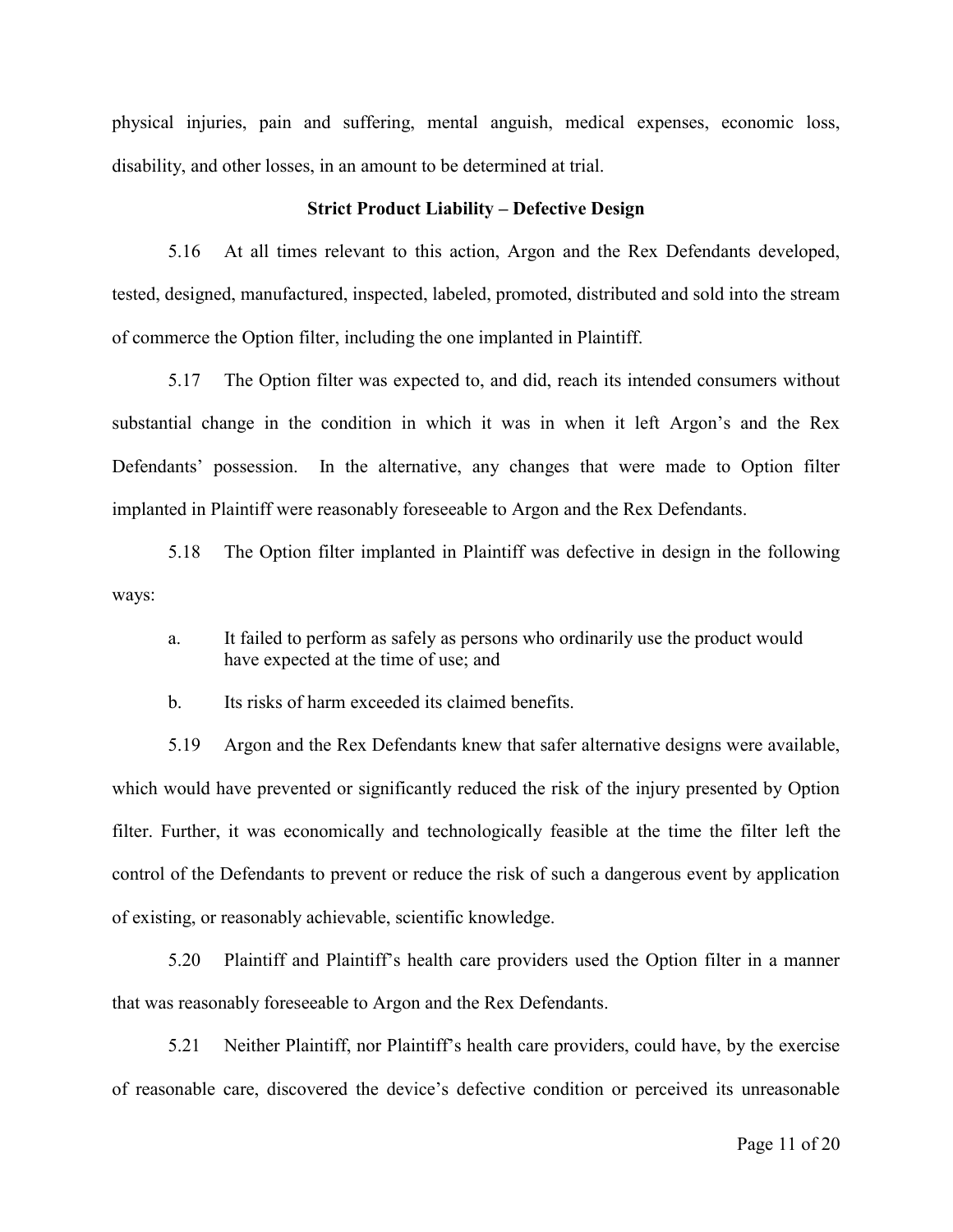dangers prior to Plaintiff's implantation with the device.

5.22 The defective design of the Option filter was a producing cause of Plaintiff's injuries.

5.23 As a result of the Option filter's defective design, Plaintiff has suffered and will continue to suffer serious physical injuries, pain and suffering, mental anguish, medical expenses, economic loss, disability, and other losses, in an amount to be determined at trial.

#### **Strict Liability – Manufacturing Defect**

5.24 Argon and the Rex Defendants designed, set specifications, manufactured, prepared, compounded, assembled, processed, marketed, labeled, distributed, and sold the Option filter that was implanted into Plaintiff.

5.25 At the time it left Argon and the Rex Defendants' control and possession, the Option filter implanted in Plaintiff contained a deviation from design that rendered it unreasonably dangerous.

5.26 Plaintiff and Plaintiff's health care providers used the device in a manner that was reasonably foreseeable to Argon and the Rex Defendants.

5.27 The manufacturing defect of the Option filter was a producing cause of Plaintiff's injuries.

5.28 As a result of the Option filter's manufacturing defect, Plaintiff has suffered and will continue to suffer serious physical injuries, pain and suffering, mental anguish, medical expenses, economic loss, disability, and other losses, in an amount to be determined at trial.

#### **Breach of Express Warranty**

5.29 Argon and the Rex Defendants breached express warranties under the Texas Business and Commerce Code §2.313.

Page 12 of 20 5.30 Plaintiff, through his medical providers, purchased the Option filter from Argon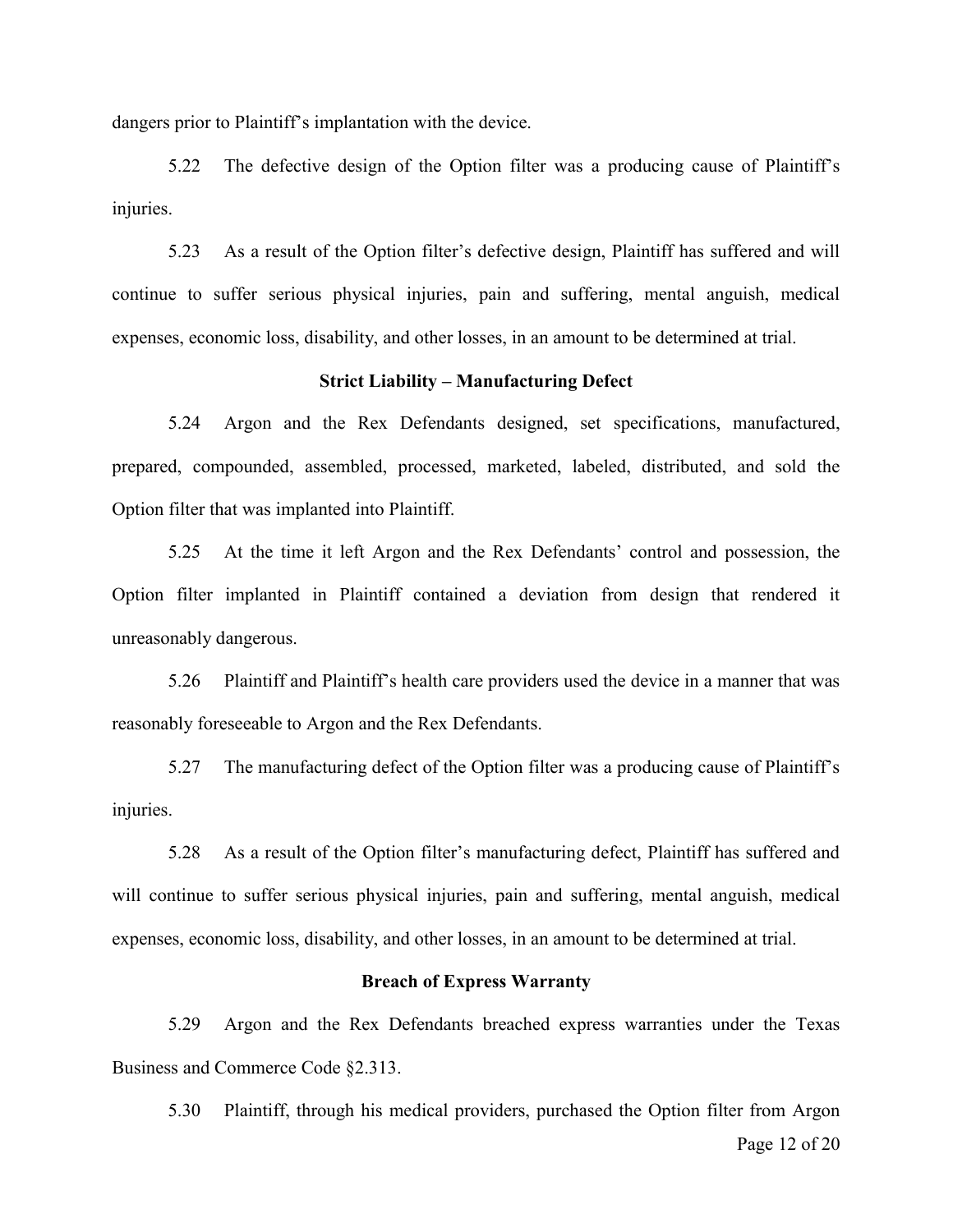and the Rex Defendants.

5.31 At the time and place of sale, distribution, and supply of the Option filter to Plaintiff, Argon and the Rex Defendants expressly represented and warranted that the Option filter was safe.

5.32 Plaintiff, through his attending physicians, relied on these representations in determining which IVC filter to use for implantation in Plaintiff.

5.33 At the time of Plaintiff's purchase from Argon and the Rex Defendants, the Option filter was not safe, in that:

- a. It was designed in such a manner so as to be prone to an unreasonably high incident of tilt, embedment, fracture, perforation of vessels and organs, and/or migration;
- b. It was designed in such a manner so as to result in an unreasonably high incident of injury to the organs including the vena cava of its purchaser; and
- c. It was manufactured in such a manner that the Option filter would weaken and fail.

5.34 Argon's and the Rex Defendants' filter was unfit and unsafe for use by users as it posed an unreasonable and extreme risk of injury to persons using said products, and accordingly, Argon and the Rex Defendants breached their expressed warranties associated with the product.

5.35 As a direct and proximate result of the Option filter's defects, as described herein, Plaintiff has suffered and will continue to suffer serious physical injuries, pain and suffering, mental anguish, medical expenses, economic loss, disability, and other losses, in an amount to be determined at trial.

## **Breach of Implied Warranties of Merchantability and Fitness for a Particular Purpose**

5.36 Argon and the Rex Defendants breached the implied warranties of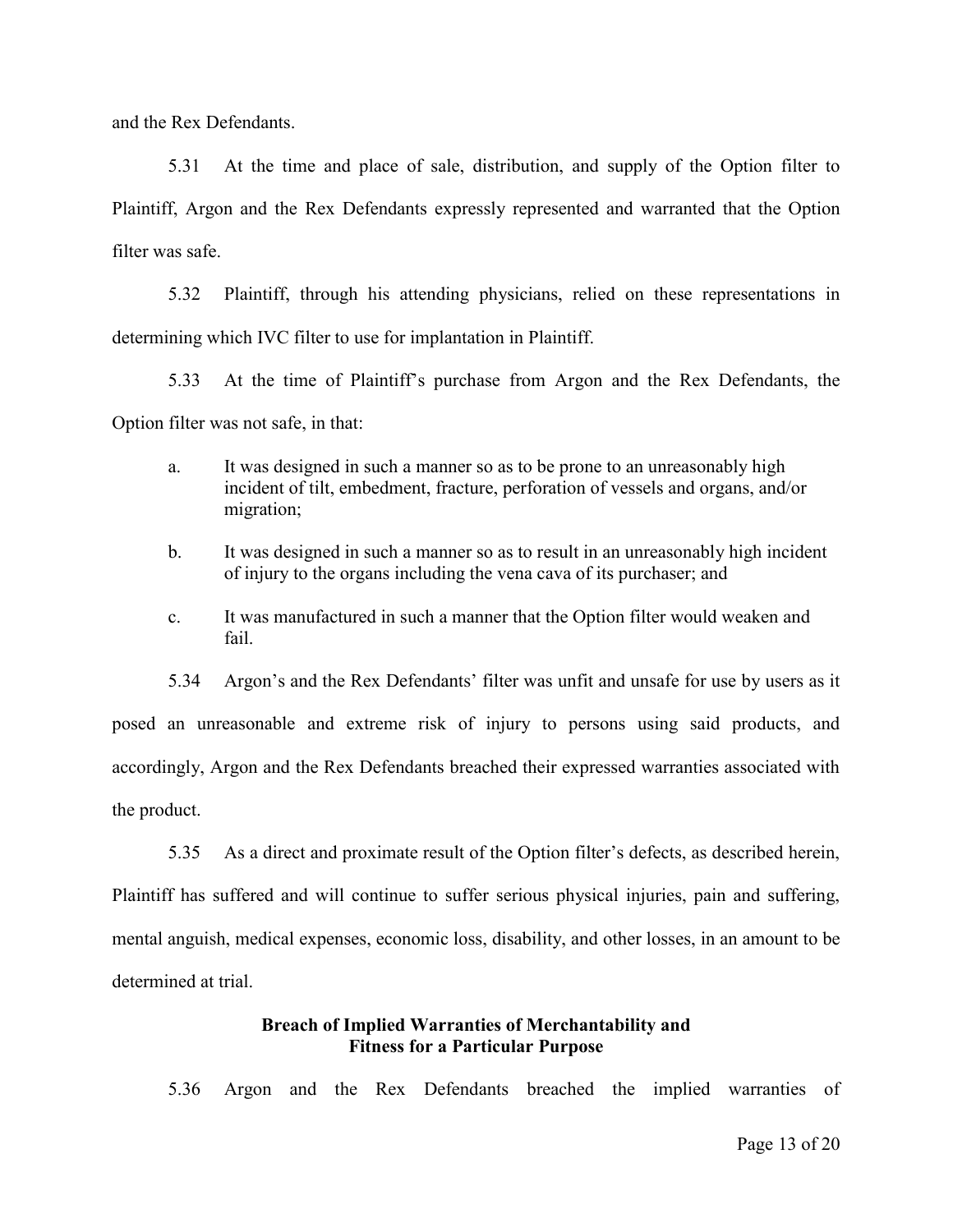merchantability and fitness for a particular purpose under the Texas Business and Commerce Code §§2.314 and 2.315.

5.37 Plaintiff, through his medical providers, purchased the Option filter from Argon and the Rex Defendants.

5.38 At all times material to this cause of action, Argon and the Rex Defendants were merchants of goods of the kind including medical devices and vena cava filters (like the Option filter).

5.39 At the time and place of sale, distribution, and supply of the Option filter to Plaintiff, Argon and the Rex Defendants impliedly warranted that the product was reasonably fit for its intended purpose and was of marketable quality.

5.40 At the time the Option filter left Argon and the Rex Defendants' possession, and at the time of Plaintiff's purchase from Defendants, the Option filter was not in a merchantable condition, in that:

- a. It was designed in such a manner so as to be prone to an unreasonably high incident of tilt, embedment, fracture, perforation of vessels and organs, and/or migration;
- b. It was designed in such a manner so as to result in an unreasonably high incident of injury to the organs including the vena cava of its purchaser; and
- c. It was manufactured in such a manner so that the Option filter would weaken and fail.
- 5.41 Additionally, implied warranties were breached as follows:
- a. Argon and the Rex Defendants failed to provide the warnings or instructions and/or adequate warnings or instructions which a manufacturer exercising reasonable care would have provided concerning the risks, in light of the likelihood that the Option filter would cause harm;
- b. Argon and the Defendants manufactured and/or sold the Option filter and that filter did not conform to representations made by the Defendants when it left Argon's and the Rex Defendants' control;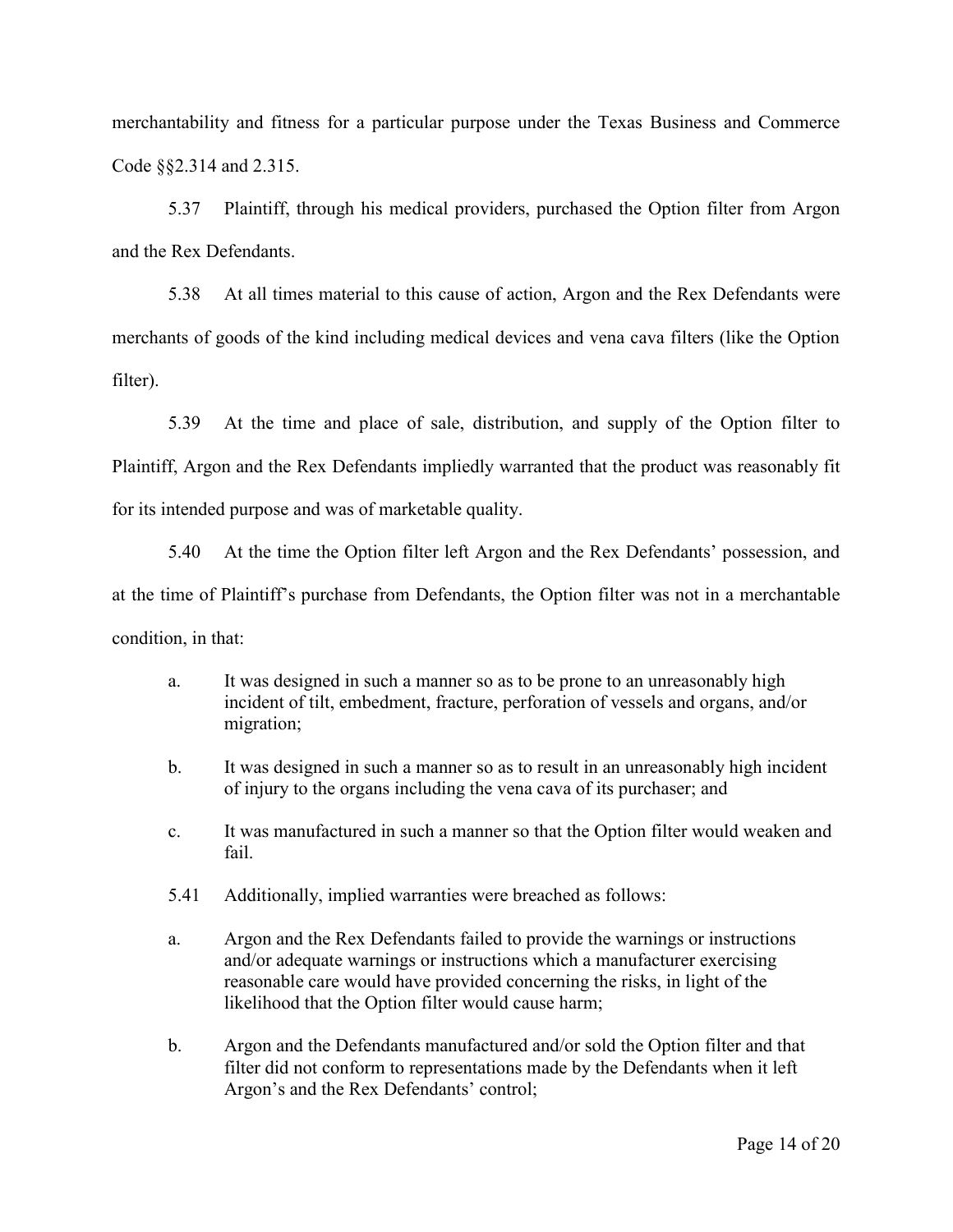- c. Argon and the Rex Defendants manufactured and/or sold the Option filter, device that was more dangerous than an ordinary consumer would expect when used in an intended or reasonably foreseeable manner, and the foreseeable risks associated with the Option filter design or formulation exceeded the benefits associated with that design. These defects existed at the time the product left Argon's and the Rex Defendants' control; and
- d. Argon and the Rex Defendants manufactured and/or sold the Option filter when it deviated in a material way from the design specifications, formulas or performance standards or form otherwise identical units manufactured to the same design specifications, formulas, or performance standards, and these defects existed at the time the product left Argon's and the Rex Defendants' control.

5.42 Further, Argon's and the Rex Defendants' marketing of the Option filter was false and/or misleading.

5.43 Plaintiff, through his attending physicians, relied on these representations in determining which IVC filter to use for implantation in the Plaintiff.

5.44 Argon's and the Rex Defendants' filter was unfit and unsafe for use by users as it posed an unreasonable and extreme risk of injury to persons using said products, and accordingly Defendants breached the implied warranties associated with the product.

5.45 As a direct and proximate result of the Option filter's defects, as described herein, Plaintiff has suffered and will continue to suffer serious physical injuries, pain and suffering, mental anguish, medical expenses, economic loss, disability, and other losses, in an amount to be determined at trial.

## **Negligent Misrepresentation**

5.46 At all times relevant to this cause, and as detailed above, Argon and the Rex Defendants negligently provided Plaintiff, Plaintiff's health care providers, and the general medical community with false or incorrect information, or omitted or failed to disclose material information concerning the Option filter, including, but not limited to, misrepresentations relating to the following subject areas: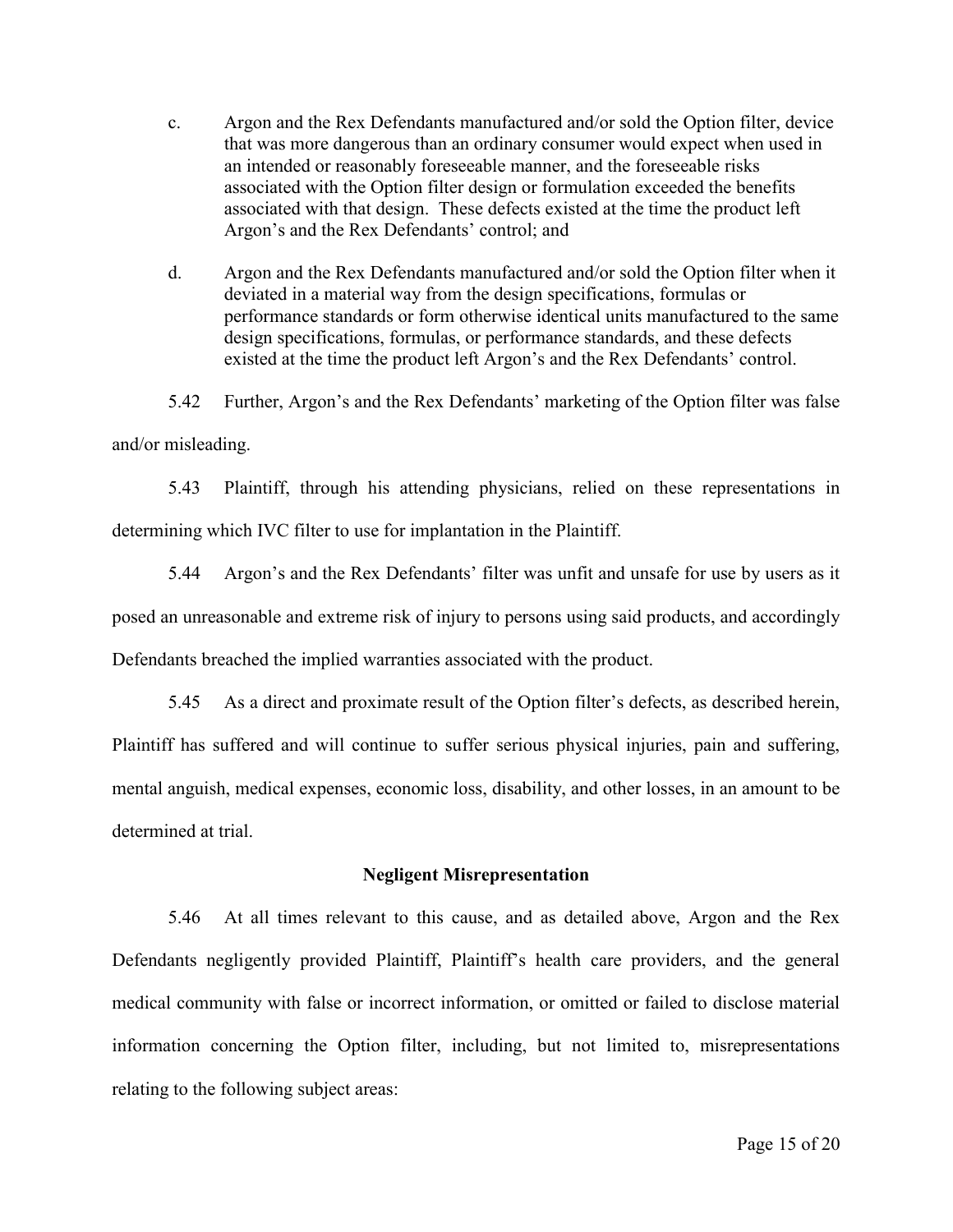- 1. The safety of the Option filter;
- 2. The efficacy of the Option filter;
- 3. The rate of failure of the Option filter; and
- 4. The approved uses of the Option filter.

5.47 The information distributed by Argon and the Rex Defendants to the public, the medical community and Plaintiff's health care providers was in the form of reports, press releases, advertising campaigns, labeling materials, print advertisements, commercial media containing material representations, which were false and misleading, and contained omissions and concealment of the truth about the dangers of the use of the Option filter. These materials included instructions for use and warning document that was included in the package of the Option filter that was implanted in Plaintiff.

5.48 Argon and the Rex Defendants did not exercise reasonable care or competence in communicating the information. Argon and the Rex Defendants made the foregoing misrepresentations knowing that they were false or without reasonable basis.

5.49 Argon's and the Rex Defendants' intent and purpose in making these representations was to deceive and defraud the public and the medical community, including Plaintiff's health care providers; to gain the confidence of the public and the medical community, including Plaintiff's health care providers; to falsely assure them of the quality of the Option filter and its fitness for use; and to induce the public and the medical community, including Plaintiff's healthcare providers to request, recommend, prescribe, implant, purchase, and continue to use the Option filter.

5.50 The foregoing representations and omissions by Argon and the Rex Defendants were in fact false. The Option filter is not safe, fit and effective for human use in its intended and reasonably foreseeable manner. The use of the Option filter is hazardous to the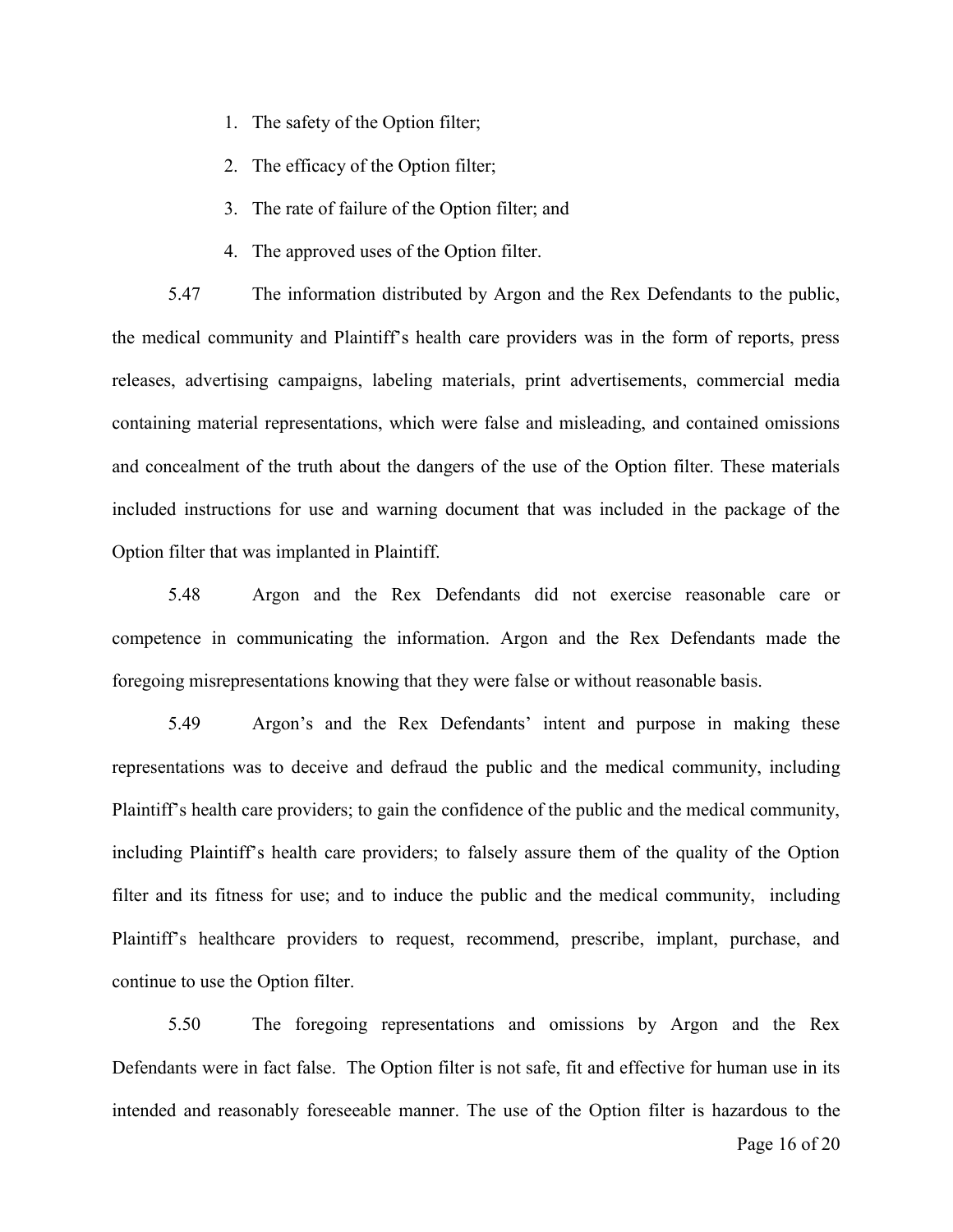user's health, and said device has a serious propensity to cause users to suffer serious injuries, including without limitation, the injuries Plaintiff suffered.

5.51 In reliance upon the false and negligent misrepresentations and omissions made by Argon and the Rex Defendants, Plaintiff and Plaintiff's health care providers were induced to, and did use the Option filter, thereby causing Plaintiff to sustain severe and permanent personal injuries.

5.52 Argon and the Rex Defendants knew and had reason to know that Plaintiff, Plaintiff's health care providers, and the general medical community did not have the ability to determine the true facts intentionally and/or negligently concealed and misrepresented by Argon and the Rex Defendants, and would not have prescribed and implanted same if the true facts regarding the device had not been concealed and misrepresented by Defendants.

5.53 Defendants had sole access to material facts concerning the defective nature of the product and its propensity to cause serious and dangerous side effects in the form of dangerous injuries and damages to persons who are implanted with the Option filter.

5.54 At the time Defendants failed to disclose and misrepresented the foregoing facts, and at the time Plaintiff used the Option filter, Plaintiff and Plaintiff's health care providers were unaware of said Defendants' negligent misrepresentations and omissions.

5.55 Plaintiff, Plaintiff's health care providers, and general medical community reasonably relied upon the foregoing misrepresentations and omissions made by Argon and the Rex Defendants where the concealed and misrepresented facts were critical to understanding the true dangers inherent in the use of the Option filter.

5.56 As a direct and proximate result of Plaintiff's and Plaintiff's health care provider's reliance on the foregoing misrepresentations and omissions by Argon and the Rex Defendants, Plaintiff has suffered and will continue to suffer serious physical injuries, pain and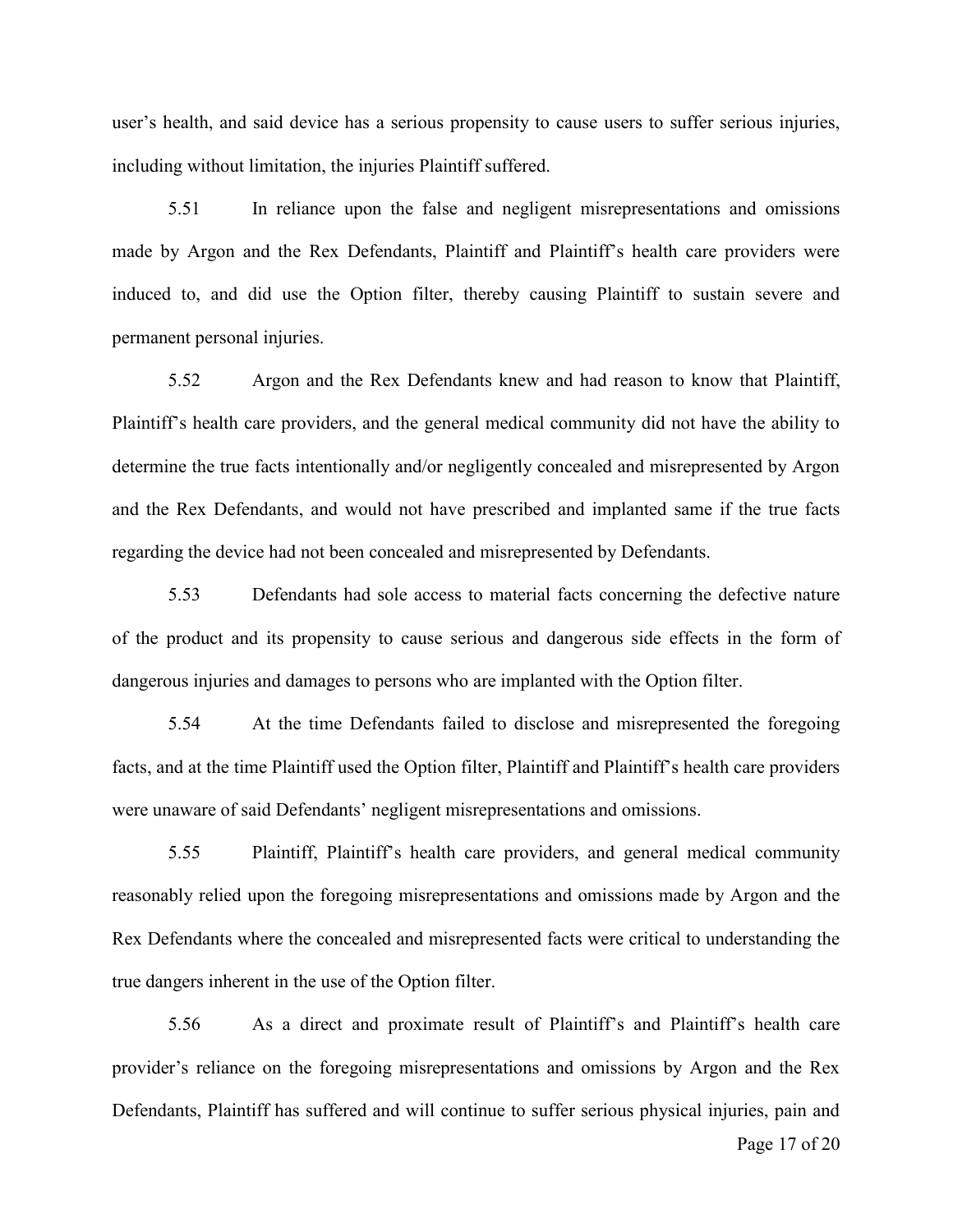suffering, mental anguish, medical expenses, economic loss, loss of enjoyment of life, disability, and other losses, in an amount to be determined at trial.

# **VI. ACTUAL DAMAGES**

6.1 Plaintiff re-alleges and incorporates by reference each and every allegation contained in the foregoing paragraphs as though fully set forth herein.

6.2 As a direct and proximate cause of Argon and the Rex Defendants' wrongful conduct, as set forth above, Plaintiff Steven Akin seeks compensation for the following injuries and damages:

- a. Past and future pain and suffering;
- b. Past and future mental anguish;
- c. Past and future physical impairment;
- d. Past and future medical expenses; and
- e. Past and future loss of earning capacity.

## **VII. EXEMPLARY DAMAGES**

7.1 Plaintiff re-alleges and incorporates by reference each and every allegation contained in the foregoing paragraphs as though fully set forth herein.

7.2 The actions of Argon and the Rex Defendants, when viewed objectively, involved an extreme degree of risk, considering the probability and magnitude of potential harm to Plaintiff. Further, Argon and the Rex Defendants had actual, subjective awareness of the risk, but nevertheless proceeded with conscious indifference to the rights, safety, or welfare of Plaintiff. Such acts constitute gross negligence as the term is defined by Texas law and, therefore, Plaintiff is entitled to exemplary damages.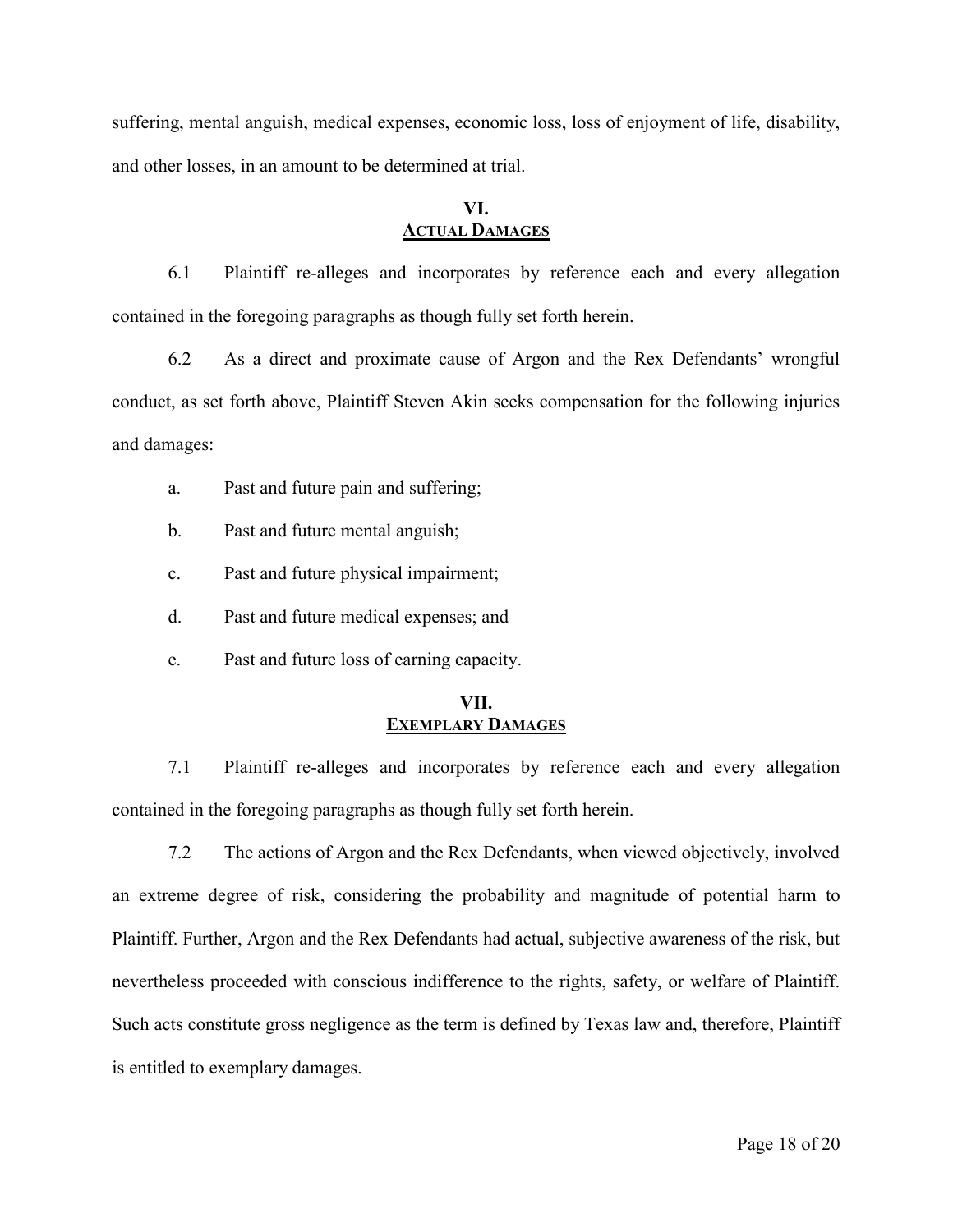#### **VIII. RULE 47 STATEMENT**

8.1 As required by Texas Rule of Civil Procedure 47(c), Plaintiff's counsel states that Plaintiff seeks monetary relief over \$1,000,000.00; however, Plaintiff recognizes and appreciates that the amount of monetary relief actually awarded will ultimately be determined by the jury. The damages sought are within the jurisdictional limits of the court.

# **IX. CLAIM FOR INTEREST**

9.1 Plaintiff seeks all court costs and pre-judgment and post-judgment interest in accordance with the maximum legal interest rates allowable as interpreted under the laws of the State of Texas.

## **X. CONDITIONS PRECEDENT**

10.1 All conditions precedent have been performed or have occurred.

# **XI. INTENT TO USE DEFENDANTS' DOCUMENTS**

11.1 Any document produced by each and every Defendant in response to written discovery will be used by Plaintiff at any pretrial proceeding, hearing, or trial.

# **XII. REQUEST FOR DISCLOSURE**

12.1 Pursuant to Rule 194 of the Texas Rules of Civil Procedure, each Defendant is requested to disclose, within (50) days of service of this request, the information, or material described in Rule 194.2(a)-(1).

# **XIII. JURY DEMAND**

13.1 The Plaintiff requests that a jury be convened to try the factual issues in this cause.